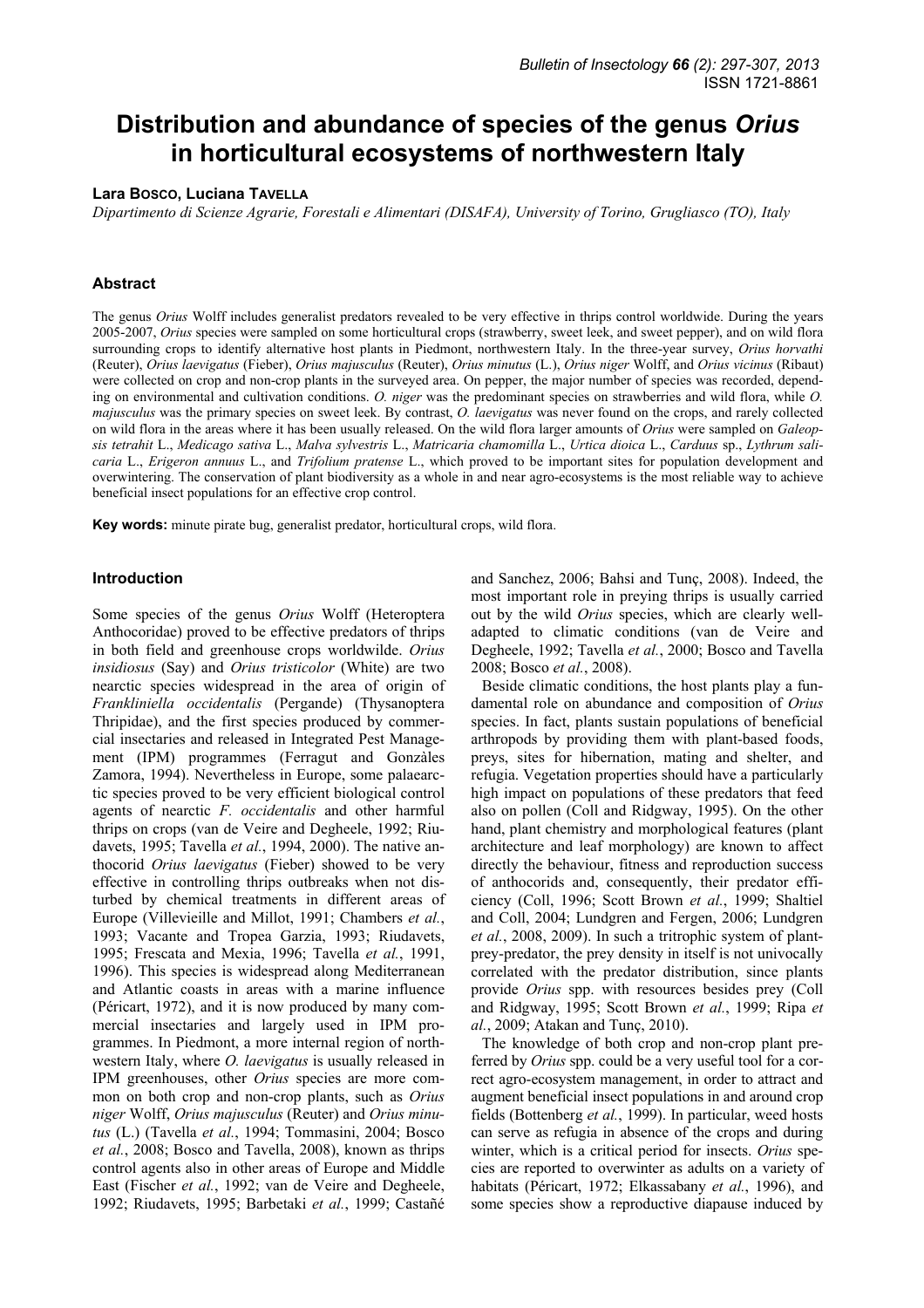photoperiod and temperature (Ruberson *et al.*, 1991; Fischer *et al.*, 1992; van den Meiracker, 1994; Tommasini and van Lenteren, 2003; Bahşi and Tunç, 2008).

The host range and seasonal abundance of anthocorids are essential to understand predatory ecology and evaluate their impact on thrips pests on crops. Therefore, the aim of the research was to assess distribution, host association and abundance of native *Orius* species on some horticultural crops on which thrips are generally a serious threat (i.e., strawberry, sweet leek, and sweet pepper), and on wild plants surrounding cultivations in Piedmont (northwestern Italy).

# **Materials and methods**

The presence and population dynamics of *Orius* spp. were assessed on different horticultural crops (sweet pepper, strawberry, and sweet leek) located in Piedmont (northwestern Italy, 44°17-51'N, 7°30-51'E) during 2005-2007 (table 1). In 2006-2007 *Orius* spp. were sampled also on the wild flora growing in the surroundings of the surveyed crops, to assess the natural host plants alternative to crops in this geographical area.

#### Crop surveys

#### Sweet pepper

Field surveys were conducted on two local sweet pepper varieties: the "Cuneo" variety, grown under plastic tunnels in the province of Cuneo, and the "Corno" variety, grown in the open field in the province of Torino. For each variety, three and two commercial farms were surveyed in 2005 and 2006, respectively; seven plots were totally sampled in the two-year period (table 1). Pepper plants were usually transplanted from mid-April to early May, and harvested starting from early July (tunnel) or early August (open field); seeds were provided and selected by farmers themselves, to maintain traditional cultivars. During the growing season, the standard local horticultural practices were used for irrigation, manuring, weed and disease management. Since many pests, such as the European corn borer, thrips,

**Table 1.** Crop setting (op fld = open field), plot size, pest management (PM) strategies, location and sampling period for the investigated plots of each crop.

| Crop         | Plot                    | Crop<br>setting | Plot<br>$size(m^2)$ | PM strategies/<br>Orius release | Location           | Year | N. of<br>surveys | Sampling<br>period |  |
|--------------|-------------------------|-----------------|---------------------|---------------------------------|--------------------|------|------------------|--------------------|--|
| Sweet pepper | $\mathbf{1}$            | op fld          | 2300                | conv/no                         | 1:44°51'N, 7°43'E  | 2005 | 6                | $4$ -Jul/15-Sep    |  |
|              | $\overline{2}$          | op fld          | 6000                | conv/no                         |                    | 2005 | 6                | $4$ -Jul/15-Sep    |  |
|              |                         |                 |                     |                                 | 1:44°50'N, 7°47'E  | 2006 | 11               | 22-Jun/5-Oct       |  |
|              | $\overline{\mathbf{3}}$ | op fld          | 1800                | conv/no                         |                    | 2005 | 6                | $4$ -Jul/15-Sep    |  |
|              |                         |                 |                     |                                 | 1:44°50'N, 7°41'E  | 2006 | 11               | 22-Jun/5-Oct       |  |
|              | $\overline{4}$          | tunnel          | 213                 | conv/no                         | 2: 44°33'N, 7°37'E | 2005 | 6                | $6$ -Jul/14-Sep    |  |
|              | 5                       | tunnel          | 600                 | conv/no                         | 3:44°41'N, 7°51'E  | 2005 | 6                | $6$ -Jul/14-Sep    |  |
|              | 6                       | tunnel          | 300                 | IPM/no                          | 4: 44°19'N, 7°32'E | 2005 | 6                | $6$ -Jul/14-Sep    |  |
|              |                         |                 |                     |                                 |                    | 2006 | 11               | 22-Jun/5-Oct       |  |
|              | $\tau$                  | tunnel          | 120                 | IPM/yes                         | 4: 44°20'N, 7°33'E | 2006 | 11               | 22-Jun/5-Oct       |  |
|              | $\mathbf{1}$            | tunnel          | 500                 | conv/no                         | 5:44°19'N, 7°36'E  | 2006 | 10               | 14-Jun/11-Oct      |  |
|              | $\overline{2}$          | tunnel          | 500                 | conv/no                         | 5:44°19'N, 7°36'E  | 2006 | 10               | 14-Jun/11-Oct      |  |
|              | $\overline{\mathbf{3}}$ | tunnel          | 500                 | conv/no                         | 4: 44°19'N, 7°33'E | 2006 | 10               | 14-Jun/11-Oct      |  |
| Strawberry   | $\overline{4}$          | tunnel          | 500                 | conv/no                         | 4: 44°19'N, 7°33'E | 2006 | 10               | 14-Jun/11-Oct      |  |
|              | 5                       | tunnel          | 500                 | conv/no                         | 6:44°17'N, 7°30'E  | 2006 | 10               | 14-Jun/11-Oct      |  |
|              | 6                       | tunnel          | 500                 | conv/no                         | 6:44°17'N, 7°30'E  | 2006 | 10               | 14-Jun/11-Oct      |  |
|              | $\overline{7}$          | tunnel          | 430                 | IPM/yes                         | 4: 44°20'N, 7°33'E | 2006 | 10               | $8$ -Jun/11-Oct    |  |
|              |                         |                 |                     |                                 |                    | 2007 | 11               | $15$ -May/3-Oct    |  |
|              | $\mathbf{1}$            | op fld          | 5300                | conv/no                         | 1:44°51'N, 7°42'E  | 2005 | $\overline{7}$   | 24-Jun/15-Sep      |  |
|              |                         |                 |                     |                                 |                    | 2006 | $\tau$           | $6$ -Jul/2-Oct     |  |
|              | $\overline{2}$          | op fld          | 6200                | conv/no                         | 1:44°51'N, 7°42'E  | 2005 | 7                | 24-Jun/15-Sep      |  |
|              |                         |                 |                     |                                 |                    | 2006 | 7                | $6$ -Jul/2-Oct     |  |
|              | 3                       | op fld          | 1900                | conv/no                         |                    | 2005 | $\boldsymbol{7}$ | $24$ -Jun/15-Sep   |  |
|              |                         |                 |                     |                                 | 1:44°50'N, 7°42'E  | 2006 | $\boldsymbol{7}$ | $6$ -Jul/2-Oct     |  |
|              | $\overline{4}$          | op fld          | 800                 | conv-bio/no<br>conv-bio/no      |                    | 2005 | $\boldsymbol{7}$ | 21-Jul/30-Sep      |  |
| Sweet leek   |                         |                 |                     |                                 | 1:44°50'N, 7°42'E  | 2006 | $\boldsymbol{7}$ | $6$ -Jul/2-Oct     |  |
|              |                         |                 |                     | IPM/no                          |                    | 2007 | $\sqrt{ }$       | $6$ -Jul/ $6$ -Oct |  |
|              | $\sqrt{5}$              | op fld          | 7300                | conv/no                         | 7:44°38'N, 7°48'E  | 2005 | $\boldsymbol{7}$ | $22$ -Jun/14-Sep   |  |
|              |                         |                 |                     |                                 |                    | 2006 | $\boldsymbol{7}$ | 28-Jun/22-Sep      |  |
|              | 6                       |                 | 1700                | conv/no                         | 7: 44°38'N, 7°48'E | 2005 | $\tau$           | $22$ -Jun/14-Sep   |  |
|              |                         | op fld          |                     |                                 |                    | 2006 | 7                | 28-Jun/22-Sep      |  |
|              | 7                       | op fld          | 2000                | conv/no                         | 7:44°38'N, 7°47'E  | 2005 | 7                | $22$ -Jun/14-Sep   |  |

Locations: 1 = Carmagnola (TO); 2 = Levaldigi (CN); 3 = Bra (CN); 4 = Boves (CN); 5 = Peveragno (CN); 6 = Robilante  $(CN)$ :  $7 = \text{Cervere } (CN)$ .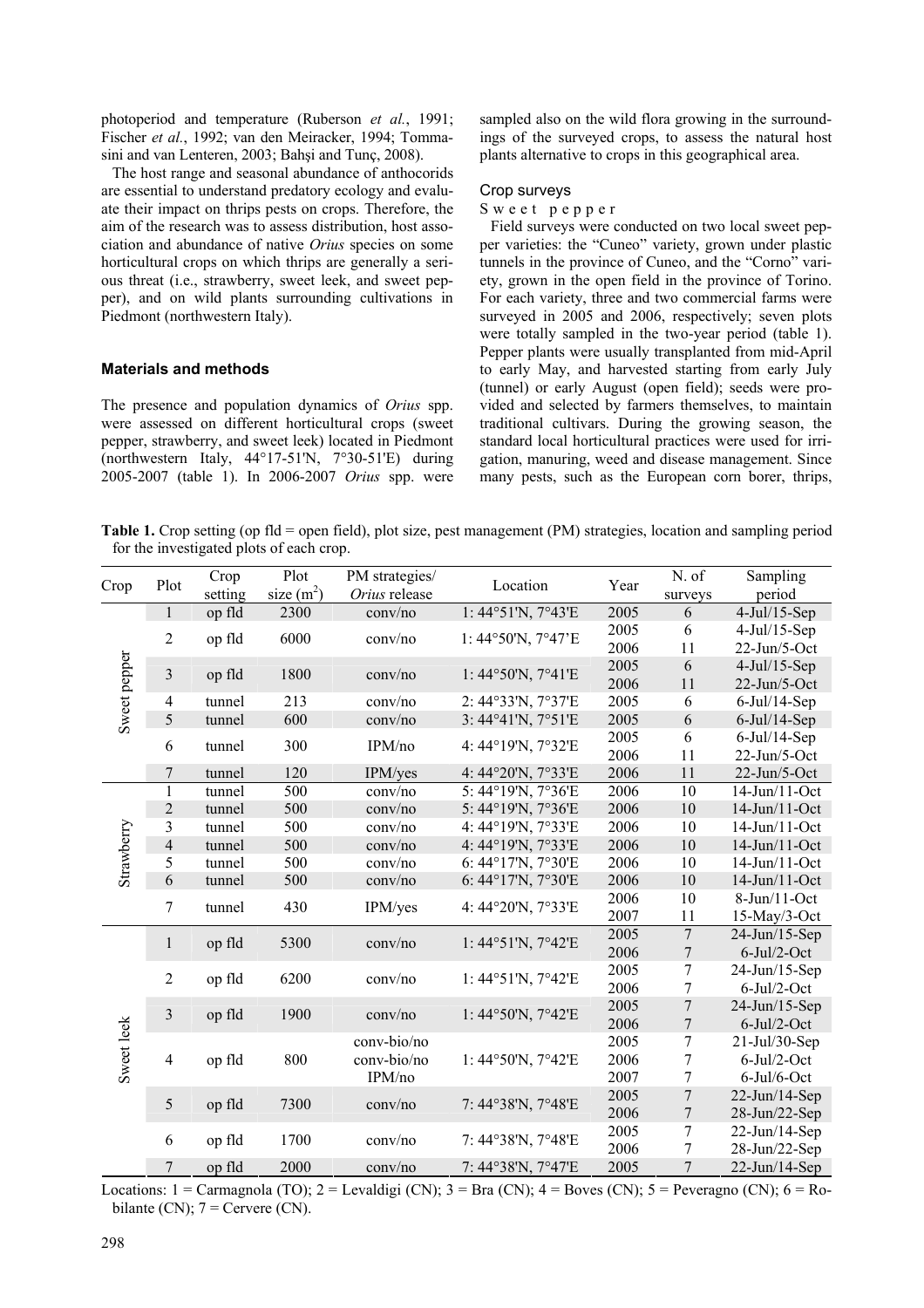aphids and mites, are highly damaging in northwestern Italy, pesticides were occasionally applied or not at all, depending on the pest management strategy adopted by each farmer. Beneficial organisms (i.e., *Bacillus thuringiensis* Berliner, and *Phytoseiulus persimilis* Athias-Henriot) were released in plots 3, 6 and 7; also a release of *O. majusculus* (1.5 adults m-2) was made in plot 7 on June 14. For the artificial releases *O. majusculus* was chosen, because of its natural spread in this geographic area, unlike the other commercially available species *O. laevigatus* (Bosco *et al.*, 2008).

Anthocorids were sampled fortnightly from early July to mid-October in 2005 and every 10 days from late June to early October in 2006 (table 1). Since populations of *Orius* spp. occurred mostly in the flowers of sweet pepper (Shipp *et al*., 1992), during surveys, five open flowers were randomly collected in five and 10 sectors of each plot in 2005 and 2006, respectively, placed into vials containing 70% ethyl alcohol, and transferred to the laboratory.

#### Strawberries

Field surveys were carried out on everbearing strawberries in three commercial farms and in an experimental station, all located in the province of Cuneo, in 2006 (table 1). In the commercial farms, strawberries were grown under plastic tunnels using the standard local horticultural practices for irrigation, manuring, weed, disease and pest management. Sampling was conducted in two tunnels for each farm (totally six tunnels), fortnightly from June to October (table 1). Anthocorids were sampled by collecting 10 open flowers in three sectors of each tunnel; then, flowers were placed into vials containing 70% ethyl alcohol, and transferred to the laboratory. In the experimental station, strawberries were always grown in plastic tunnel, applying IPM strategies. Releases of *O. majusculus* (1.5 adults m<sup>-2</sup> on June 14) and of *P. persimilis* (7 individuals  $m<sup>2</sup>$ , 3 releases) were made in 2006; one release of *O. majusculus*  $(1.5$  adults m<sup>-2</sup> on June 27) was made in 2007. Sampling was carried out by collecting 10 open flowers on nine groups of 10 plants in 2006 and five open flowers on six groups of five plants in 2007, every two weeks from May or June until October (table 1).

#### Sweet leek

Field surveys were carried out in three commercial farms located in Carmagnola (TO) in 2005-2006, and in three and two commercial farms located in Cervere (CN) in 2005 and 2006, respectively (table 1). During the growing season, the standard horticultural practices typical for each area were used: sweet leek plants were sown by growers in plastic tunnels open on the sides in March-April and transplanted to nearby open fields in June-July. Seeds were selected and provided by farmers themselves, to maintain traditional cultivars. In the surveyed crops, chemical pest management was generally applied using broad-spectrum insecticides on a routine basis to control both onion thrips and leek moth. Immediately after transplanting, *Orius* populations were monitored fortnightly by checking subsamples of five adjacent plants chosen randomly at each of 10 points

distributed diagonally over the field  $(50 \text{ plants field}^{-1})$ . By beating each plant onto a plastic tray  $(350 \times 250)$ mm) predators were counted, collected with a mouth aspirator, and transferred to the laboratory.

During 2005-2007 surveys were also conducted in an experimental field where different pest management strategies were compared: in 2005 and 2006, biological and chemical pest control were applied in different subplots, whereas in 2007 IPM based on supervised control was adopted for the whole plot. Fortnightly surveys were conducted from early (in 2005) or late July (in 2006 and 2007) to late September (in 2005) or early October (in 2006 and 2007) (table 1); anthocorids were sampled as described for the commercial fields. In 2005 and 2006, a total of 30 plants per treatment (biological and chemical control) were checked; in 2007 a total of 60 plants were checked for the whole plot (IPM).

## Statistical analyses

Mean numbers of total, adults and nymphs of *Orius* spp. per sampling point, collected in the pepper plots in 2005 and 2006 and in the strawberry plots in 2006, were pooled over time; then, they were log-transformed to achieve homogeneity of variance (Levene) and normality (Shapiro-Wilk), and analyzed by Univariate Analysis of Variance (ANOVA). Means were separated by Tukey's test when ANOVA was significant ( $P < 0.05$ ). To compare the abundance of the different *Orius* species, collected on pepper in 2005 and 2006, and on strawberry in 2006 (plot 7), mean numbers of anthocorids sampled per point and date in each of the investigated plots were log-transformed and analyzed as described above (ANOVA followed by Tukey's test). All statistical analyses were performed using the software SPSS® 20.0 version (SPSS, Chicago, IL, USA).

#### Wild flora surveys

During 2006-2007, *Orius* spp. were sampled also on the wild flora in Boves  $(44^{\circ}20^{\prime}\text{N}, 7^{\circ}32^{\prime}\text{E}, 580 \text{ m a.s.}!)$ , in the surroundings of sweet pepper plot 7 and strawberry plot 7 (table 1). This site was chosen due to its high biodiversity of both crop and non-crop plant species and the low anthropic impact on the agroecosystem. In fact, various crops (alfalfa, bean, blueberry, lettuce, strawberry, sweet pepper, tomato, zucchini) were grown, separated each other by uncultivated corridors. Overall, 17 surveys were carried out monthly or bimonthly from late June 2006 until early May 2007, and fortnightly from mid-May 2007 until early October 2007. Anthocorids were sampled on the wild flora by beating, if possible, at least 10 plants for each species (the flowers, when present, or the terminal buds) onto a white plastic tray  $(350 \times 250 \text{ mm})$ . *Orius* adults and nymphs were then counted, collected with a mouth aspirator and taken back to the laboratory. The presence of thrips of other possible preys (e.g., aphids or mites) was detected for each sampled plant.

#### Laboratory analyses

In the laboratory, anthocorids collected on sweet leek and wild flora were killed with ethyl acetate, and stored in vials containing 70% ethyl alcohol. Then, field col-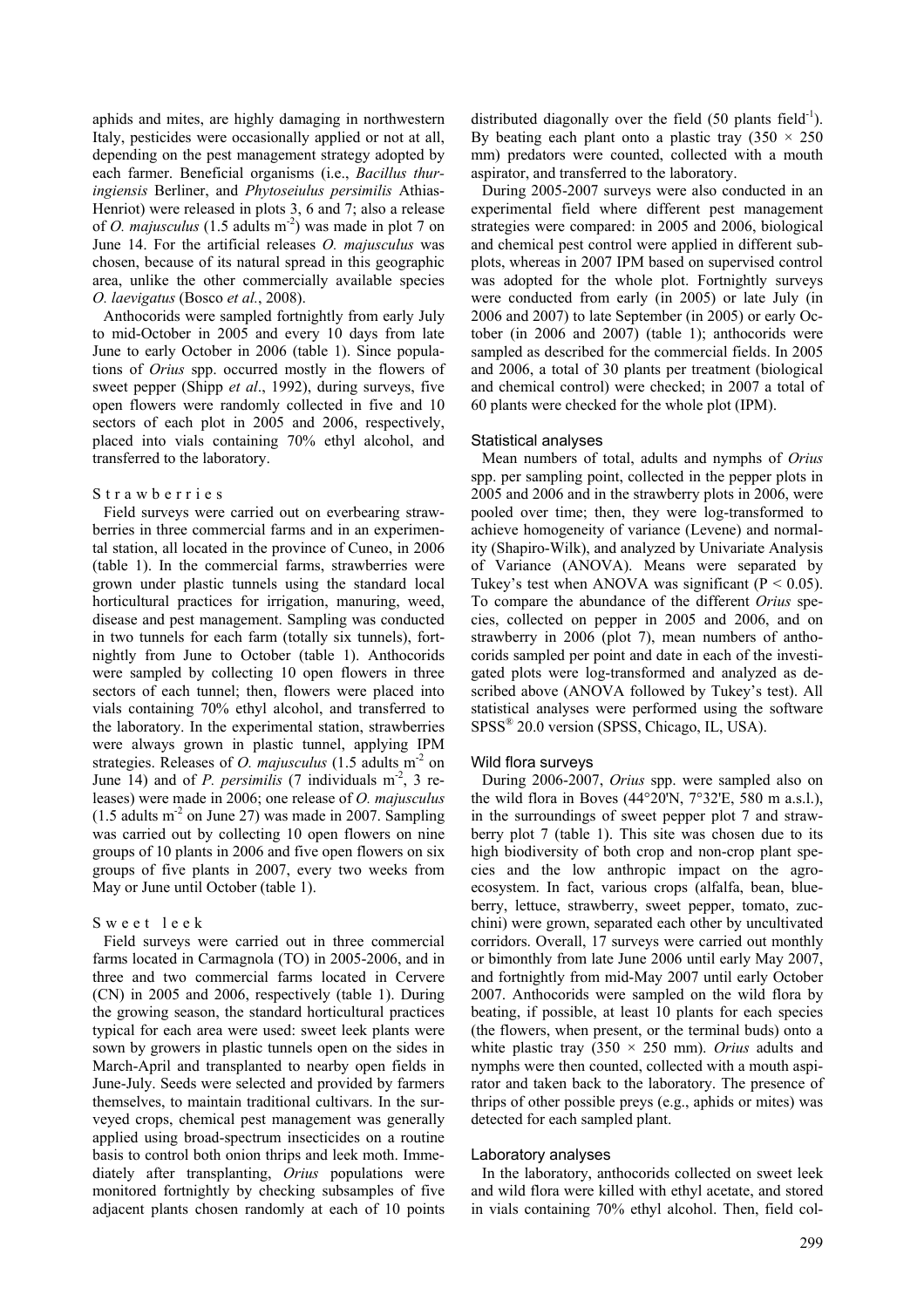

**Figure 1.** Composition of *Orius* species on the crops surveyed in 2005-2007. Percentages are referred to the total dissected adults for each year and crop (n).

lected pepper and strawberry flowers were dissected, vial content was examined under a stereomicroscope at  $40\times$  magnification, and anthocorids were separated and counted. Adults were identified to the species level by comparing, under a stereomicroscope at  $160 \times$  magnification, the genital clasper in males and the copulatory tube in females according to Péricart (1972). Nymphs were examined for the presence of four macrochetae in the corners of the pronotum, which are present in subgenus *Orius* and absent in subgenus *Heterorius* (Péricart, 1972). The females collected on wild flora in late autumn-winter were dissected to observe the presence of well-developed ova and reproductive structures or extensive fat body, being an indication of nondiapausing and diapausing females, respectively (Elkassabany *et al.*, 1996). All plant species sampled in the hedgerows and wastelands were determined according to Pignatti (1997).

## **Results**

## Crop surveys

During field-surveys, 993 specimens of *Orius* spp. (70% adults and 30% nymphs) were overall collected. The dissected adults ( $n = 625$ ) belonged to five species: *Orius horvathi* (Reuter) (1%), *O. majusculus* (35%), *O. minutus* (20%), *O. niger* (41%), and *Orius vicinus* (Ribaut) (3%). Specific composition was variable depending on the investigated crop and/or year (figure 1). Regardless of the year and geographical location, some species were predominant on one crop: 91% of adults totally collected on sweet leek ( $n = 209$ ) and on strawberries (n = 82) belonged to *O. majusculus* and *O. niger*, respectively. On the contrary, all five species were sampled on sweet pepper; under tunnels the specific composition was relatively similar in the two years ( $n = 134$ ), prevailing *O. niger* (70%), followed by *O. minutus* (11%), *O. vicinus* (10%), *O. majusculus* (5%) and *O. horvathi* (4%). Nevertheless, in the open field there was a greater variability in the specific composition, prevailing *O. niger* in 2005 and *O. minutus* in 2006 (figure 1).

## Sweet pepper

The mean numbers of total *Orius*, adults and nymphs per sampling point collected during 2005 and 2006 are shown in table 2; the specific *Orius* composition for each plot is shown in figure 2. In 2005, despite no releases were made in any plots, differences in the *Orius* amounts were observed, regardless of the crop setting (open field or tunnel). The highest and the lowest numbers of total and adults were recorded in plot 3 (open field) and in plot 6 (tunnel), respectively (ANOVA,  $P \le 0.01$ ). On the other hand, the highest and the lowest numbers of nymphs were collected in plot 4 (tunnel) and in plots 1, 2 (open fields) and 6 (tunnel), respectively (ANOVA,  $P < 0.0001$ ) (table 2). Four species were sampled: *O. niger*, *O. majusculus*, *O. minutus* and *O. vicinus* (figures 1 and 2). Among them, *O. niger* was predominant in all the surveyed plots; the mean numbers of *O. niger* adults collected per point and per date were significantly greater than those of other species in plots 2, 3 and 4 [ANOVA:  $df = 3.16$ ; F = 11.672 (plot 2); 10.126 (plot 3); 5.248 (plot 4);  $P < 0.01$ ;  $N = 5$ ] (figure 2A).

In 2006, the highest numbers were recorded in plot 7 (tunnel), not surveyed in 2005, where *O. majusculus* was released, whereas the lowest numbers were sampled in plot 6, similarly to what observed in 2005 (ANOVA,  $P < 0.0001$ ) (table 2). During 2006, beside the four species found in 2005, also *O. horvathi* was collected (figures 1 and 2B). As in 2005, *O. niger* was predominant in both surveyed tunnels; particularly in plot 7, despite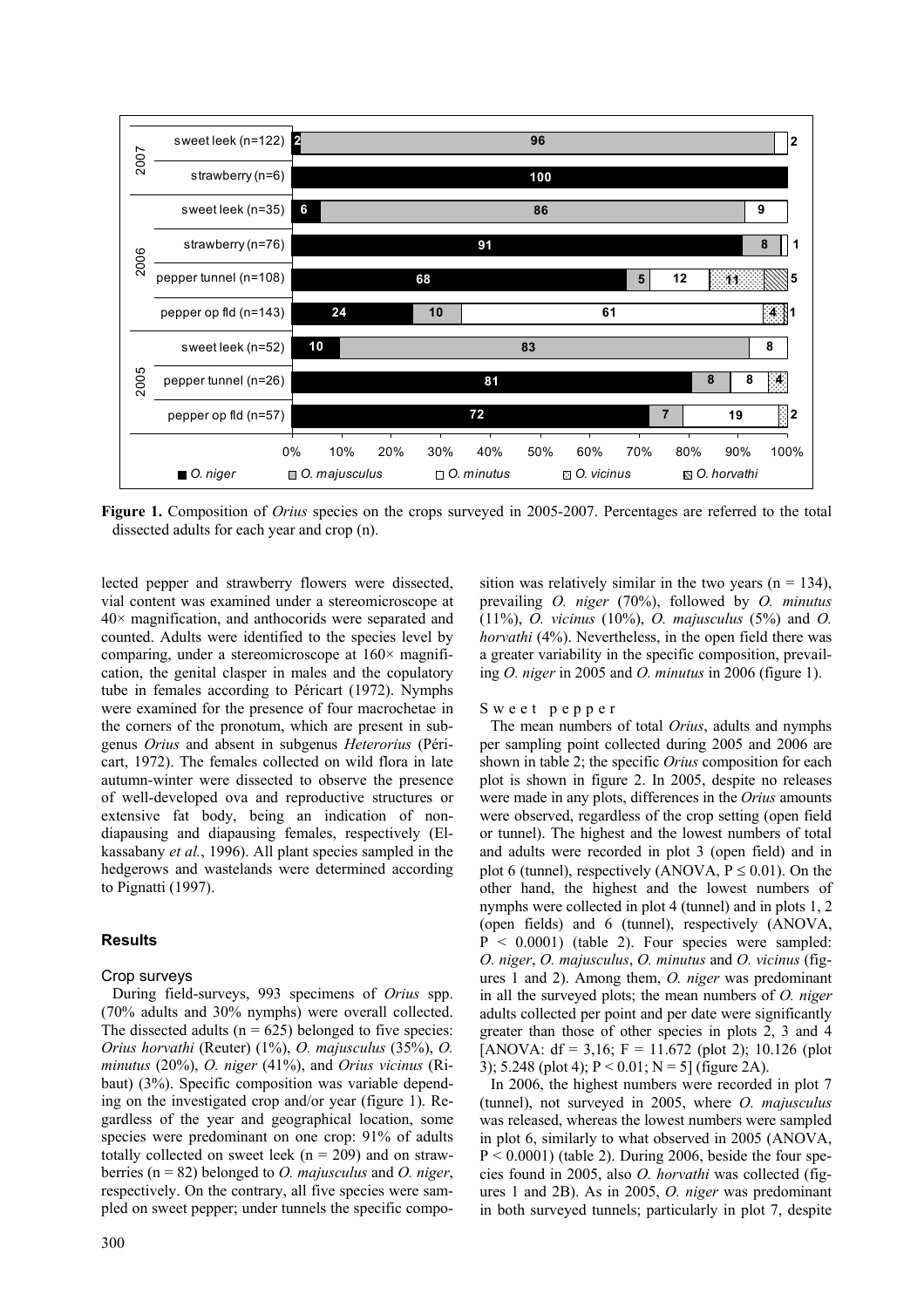**Table 2.** Mean numbers (N°) per sampling point of *Orius* (total, adults and nymphs), collected during all field surveys (N° of surveys) on sweet pepper plots in 2005 and 2006, and on strawberry plots in 2006. Statistical analyses were performed on log-transformed data which are not shown. Within each column (year and crop), means followed by different letters are significantly different (Tukey's test following ANOVA, P < 0.05). ANOVA results (P, df, F) and SED values are reported.

| Crop         | Year<br>(N° of surveys) | Plot         | $N^{\circ}$ of total <i>Orius</i> $\pm$ SE |                    | N° of adults $Orius \pm SE$ N° of nymphs $Orius \pm SE$ |  |  |
|--------------|-------------------------|--------------|--------------------------------------------|--------------------|---------------------------------------------------------|--|--|
| Sweet pepper | 2005(6)                 | 1 op fld     | $2.20 \pm 0.97$ bc                         | $1.80 \pm 0.80$ ab | $0.40 \pm 0.24$ b                                       |  |  |
|              |                         | 2 op fld     | $3.40 \pm 0.93$ abc                        | $3.20 \pm 0.86$ ab | $0.20 \pm 0.20$ b                                       |  |  |
|              |                         | 3 op fld     | $8.20 \pm 1.36$ a                          | $6.40 \pm 1.29$ a  | $1.80 \pm 0.58$ ab                                      |  |  |
|              |                         | 4 tunnel     | $7.00 \pm 1.14$ ab                         | $2.60 \pm 0.93$ ab | $4.40 \pm 0.24$ a                                       |  |  |
|              |                         | 5 tunnel     | $3.60 \pm 1.40$ abc                        | $2.40 \pm 1.50$ ab | $1.20 \pm 0.37$ b                                       |  |  |
|              |                         | 6 tunnel     | $0.60 \pm 0.40$ c                          | $0.20 \pm 0.20$ b  | $0.40 \pm 0.40$ b                                       |  |  |
|              |                         | $P_{(5,24)}$ | < 0.0001                                   | 0.010              | < 0.0001                                                |  |  |
|              |                         | F            | 7.120                                      | 3.861              | 10.004                                                  |  |  |
|              |                         | <b>SED</b>   | 0.354                                      | 0.427              | 0.263                                                   |  |  |
| Sweet pepper |                         | 2 op fld     | $7.10 \pm 1.23$ b                          | $5.80 \pm 1.01$ b  | $1.30 \pm 0.45$ b                                       |  |  |
|              |                         | 3 op fld     | $10.60 \pm 0.79$ b                         | $8.40 \pm 1.00$ ab | $2.20 \pm 0.59$ b                                       |  |  |
|              |                         | 6 tunnel     | $1.50 \pm 0.40$ c                          | $0.60 \pm 0.22$ c  | $0.90 \pm 0.28$ b                                       |  |  |
|              | 2006(11)                | 7 tunnel     | $21.30 \pm 1.52$ a                         | $10.20 \pm 1.08$ a | $11.10 \pm 1.11$ a                                      |  |  |
|              |                         | $P_{(3,36)}$ | < 0.0001                                   | < 0.0001           | < 0.0001                                                |  |  |
|              |                         | F            | 53.750                                     | 42.528             | 24.496                                                  |  |  |
|              |                         | <b>SED</b>   | 0.186                                      | 0.194              | 0.252                                                   |  |  |
| Strawberry   |                         | 1 tunnel     | $1.33 \pm 0.33$ b                          | $1.33 \pm 0.33$ ab | $0.00 \pm 0.00 b$                                       |  |  |
|              |                         | 2 tunnel     | $0.33 \pm 0.33$ b                          | $0.33 \pm 0.33$ b  | $0.00 \pm 0.00 b$                                       |  |  |
|              |                         | 3 tunnel     | $0.33 \pm 0.33$ b                          | $0.00 \pm 0.00 b$  | $0.33 \pm 0.33$ b                                       |  |  |
|              |                         | 4 tunnel     | $1.67 \pm 0.33$ b                          | $1.67 \pm 0.33$ ab | $0.00 \pm 0.00 b$                                       |  |  |
|              | 2006(10)                | 5 tunnel     | $1.33 \pm 0.88$ b                          | $1.00 \pm 1.00$ b  | $0.33 \pm 0.33$ b                                       |  |  |
|              |                         | 6 tunnel     | $1.67 \pm 0.88$ b                          | $1.67 \pm 0.88$ ab | $0.00 \pm 0.00 b$                                       |  |  |
|              |                         | 7 tunnel     | $15.11 \pm 0.95$ a                         | $6.44 \pm 0.62$ a  | $8.67 \pm 1.35$ a                                       |  |  |
|              |                         | $P_{(6,14)}$ | < 0.0001                                   | 0.003              | < 0.0001                                                |  |  |
|              |                         | F            | 10.731                                     | 6.061              | 37.752                                                  |  |  |
|              |                         | <b>SED</b>   | 0.372                                      | 0.374              | 0.191                                                   |  |  |

the release of *O. majusculus*, the mean number of *O. niger* adults per point and per date was significantly greater than that of other species (ANOVA:  $df = 4.45$ ; F  $= 30.510$ ; P <0.0001; N = 10) (figure 2B). On the contrary, *O. minutus* was predominant in both surveyed fields, with mean number significantly greater than that of other species in plot 3 (ANOVA:  $df = 4.45$ ; F = 25.950;  $P < 0.0001$ ;  $N = 10$ ) and than other species except *O. niger* in plot 2 (ANOVA: df = 4,45; F = 11.824;  $P < 0.0001$ ; N = 10) (figure 2B).

In both years, larger amounts of adults (over 80% of total *Orius*) and of nymphs (over 55% of total *Orius*) were collected in the open field and under tunnel, respectively. During 2005, adults and nymphs of the subgenus *Orius* (including *O. niger*) prevailed; during 2006, adults and nymphs of the subgenus *Heterorius* (including *O. majusculus*, *O. minutus* and *O. horvathi*) prevailed in the open field, whereas adults and nymphs of the subgenus *Orius* prevailed in tunnels.

Strawberries

The mean numbers of total *Orius*, adults and nymphs per sampling point collected in 2006 are shown in table 2. The highest values were recorded in plot 7, in which *O. majusculus* was released. Here, total *Orius* and nymphs were significantly greater than in all other plots (ANOVA,  $P < 0.0001$ ), whereas adults were significantly greater than in plots 2, 3 and 5 (ANOVA,  $P \le$ 0.01) (table 2).

The three species *O. niger*, *O. majusculus* and *O. minutus* were sampled (figure 1); among them, *O. niger* was predominant in all the surveyed plots. In particular, in plot 7, despite the release of *O. majusculus*, the mean number of *O. niger* adults collected per point and per date  $(0.61 \pm 0.07)$  was significantly greater than the mean numbers of both *O. majusculus*  $(0.02 \pm 0.01)$  and *O. minutus*  $(0.01 \pm 0.01)$  (ANOVA: df = 3,32; F = 91.642;  $P < 0.0001$ ;  $N = 9$ ). Overall, nymphs were collected in larger amounts than adults (57% of total *Orius*). Adults and nymphs of subgenus *Orius* prevailed on those of the subgenus *Heterorius*.

#### Sweet leek

During field surveys in 2005-2006 a small number of *Orius* spp. was sampled in the six commercial fields: on average 0.02 and 0.01 anthocorids per plant were collected in Carmagnola (plots 1, 2 and 3) and Cervere (plots 4, 5 and 6), respectively. In the experimental field (plot 7), specimens of *Orius* spp. were rarely collected: on average, 0.04 and 0.08 anthocorids per plant in 2005, and 0.03 and 0.01 anthocorids per plant in 2006 were sampled in biological and chemical treatments, respec-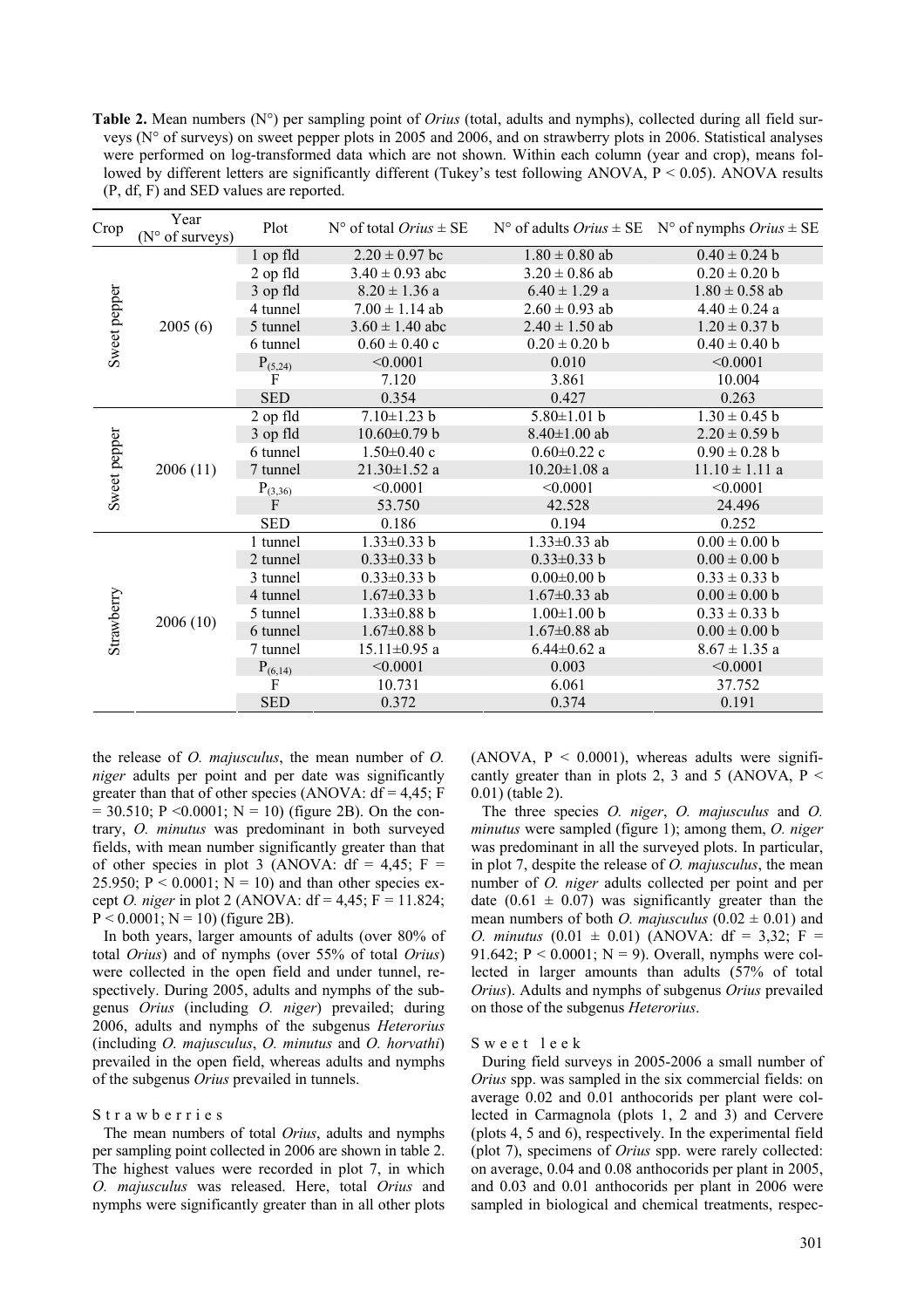

**Figure 2.** Mean numbers (± SE) of *Orius* spp. adults collected per sampling point and date on pepper plots investigated during 2005 (A) and 2006 (B). Within each plot, bars labelled with different letters are significantly different (Tukey's test following ANOVA,  $P < 0.05$ ). Statistical analyses were performed on log-transformed data which are not shown.

tively. In 2007, when integrated pest control was applied, larger amounts of *Orius* were collected than in the previous two years. On average, 0.39 anthocorids per plant were recorded, with maximum values of 1.3 and 1.2 anthocorids per plant collected on September 5 and 20, respectively, when leek plants were carefully inspected at the upper part of the shaft of basal leaves.

Overall, the three species *O.niger*, *O. majusculus*, and *O. minutus* were sampled. During the two-year surveys, in the commercial plots (1-6) 95.3% and 4.7% of the dissected adults (n = 43) belonged to *O. majusculus* and *O. niger*, respectively, while in the experimental plot (7) 90% of dissected adults (n = 166) belonged to *O. majusculus*, and the remaining to *O. minutus* (6%), and *O. niger* (4%). At the same, the few nymphs collected (4 in the commercial plots and 3 in the experimental plots) belonged to the subgenus *Heterorius*.

#### Wild flora surveys

From late June 2006 until early October 2007, *Orius* specimens were collected on 27 of the 50 sampled plant species; on the remaining 23 plants where anthocorids were never collected, 17 species were found only once or twice, whereas the following plants were sampled at least in three dates: *Silene inflata* (Salisb.) (50 plants totally checked), *Capsella bursa-pastoris* (L.) Medicus (145), *Rubus* sp. (50), *Conyza canadensis* (L.) Cronq. (40), *Senecio vulgaris* L. (75), and *Taraxacum officinale* Weber (30) (figure 3). On average from 3 to 8 *Orius* specimens 10 beating<sup>-1</sup> per sampling date were collected on: *Galeopsis tetrahit* L., *Medicago sativa* L., *Malva sylvestris* L., *Matricaria chamomilla* L., *Urtica dioica* L., *Carduus* sp., *Lythrum salicaria* L., *Erigeron annuus* L., and *Trifolium pratense* L. (table 3). Moreover, in a single date relatively high numbers of *Orius* spp. were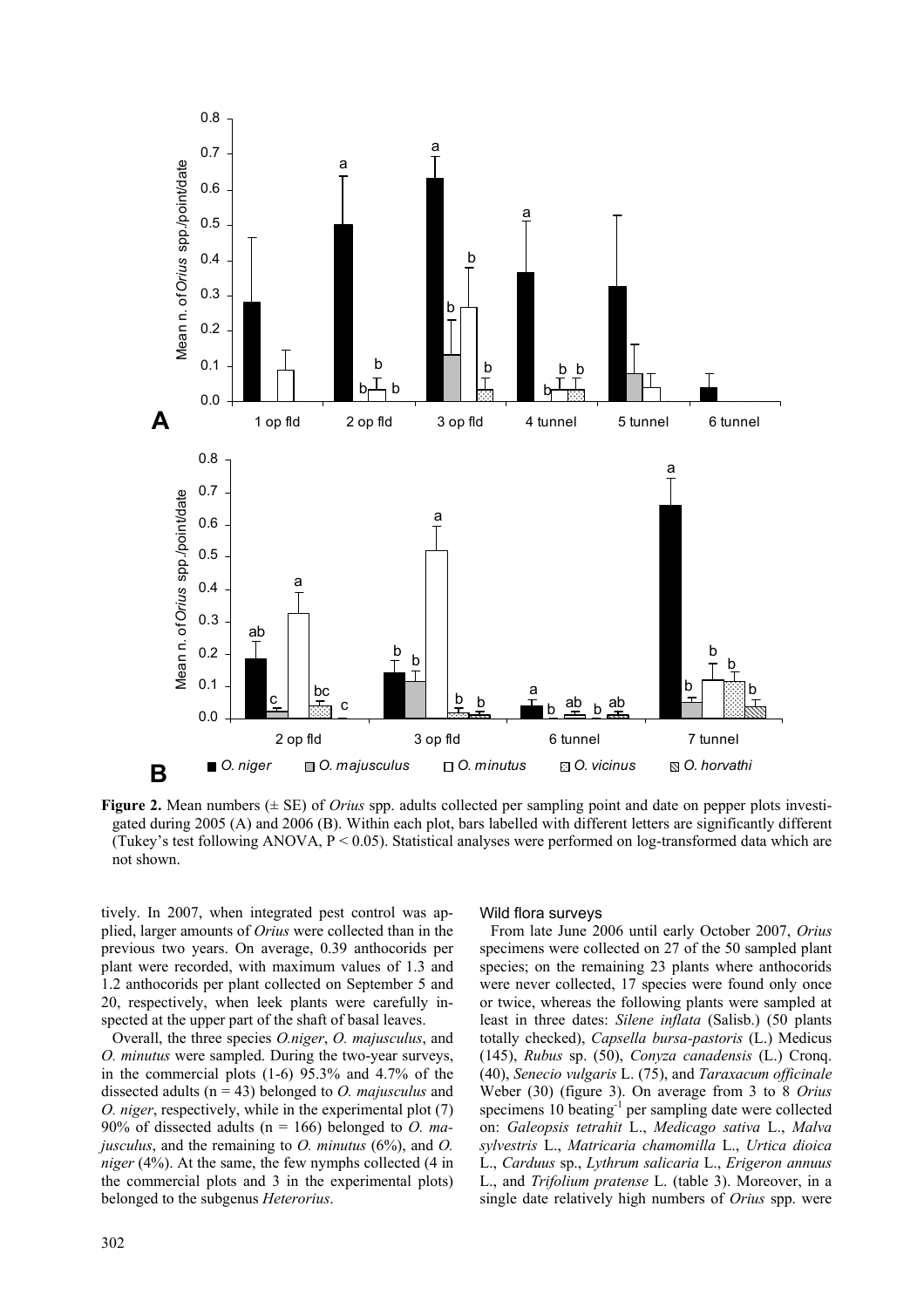sampled on *Diplotaxis* sp. (14 specimens on June 27), *Plantago lanceolata* L. (10 specimens on July 11), and *Rumex acetosa* (Miller) Krause (6 specimens on August 9). Regardless of the presence of anthocorids, thrips were observed on all the sampled plant species, while aphids were recorded on *Chenopodium album* L., *Amaranthus retroflexus* L., *Vicia* sp., and *Leuchantemum* sp. However, no evident connection was found between the presence/amounts of anthocorids and of preys on the sampled plants (data not shown).



**Figure 3.** Presence and abundance of *Orius* (adults plus nymphs) collected on the 50 wild plant species surveyed between June 2006 and October 2007. Colours and values are referred to mean total numbers 10 beating<sup>-1</sup> per date.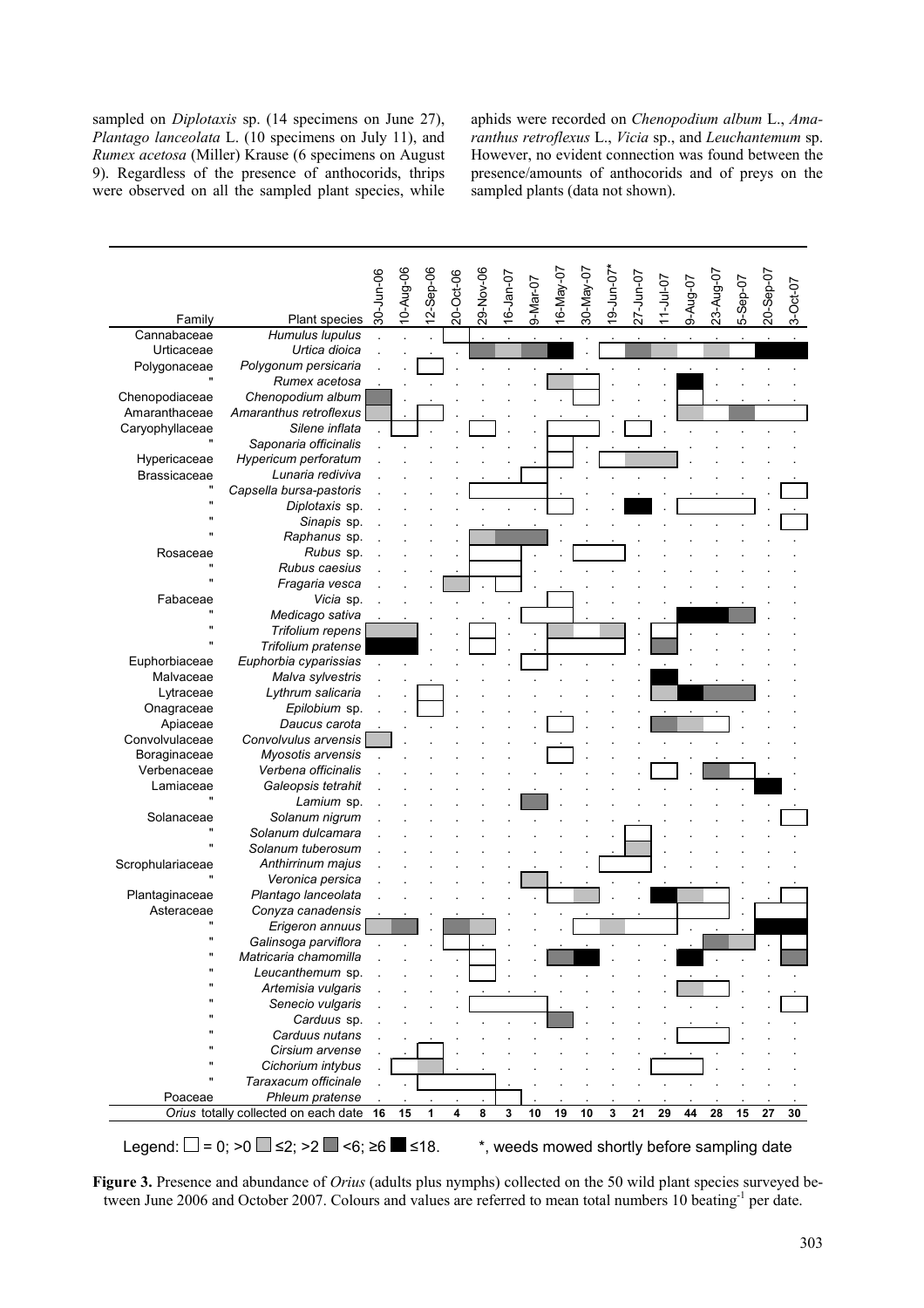| Table 3. Abundance and composition of <i>Orius</i> spp. on the wild flora. Number of surveys, mean numbers of <i>Orius</i> (to-     |
|-------------------------------------------------------------------------------------------------------------------------------------|
| tal, nymphs and adults) per sampling of 10 plants, and percentages of <i>Orius</i> species on dissected adults ( <i>O. lae.</i> $=$ |
| O. laevigatus; O. nig. = O. niger; O. maj. = O. majusculus; O. min. = O. minutus) are reported for each plant species.              |

|                        | $N^{\circ}$ survey <sup>-1</sup><br>$N^{\circ}$ of |       |        |        |                  | Dissected adults of Orius spp. |           |           |         |  |
|------------------------|----------------------------------------------------|-------|--------|--------|------------------|--------------------------------|-----------|-----------|---------|--|
| Plant species          | surveys                                            | total | nymphs | adults | $N^{\circ}$      | O. lae.                        | $O.$ nig. | $O.$ maj. | O. min. |  |
| Urtica dioica          | 12                                                 | 4.0   | 0.4    | 3.6    | 61               | 11%                            | 85%       | 2%        | 2%      |  |
| Rumex acetosa          | 3                                                  | 2.3   | 0.7    | 1.6    | 4                | 25%                            | 75%       | 0%        | $0\%$   |  |
| Chenopodium album      | 3                                                  | 1.0   | 0.0    | 1.0    | $\mathbf{1}$     | $0\%$                          | 100%      | 0%        | $0\%$   |  |
| Amaranthus retroflexus | 7                                                  | 1.0   | 0.0    | 1.0    | 7                | $0\%$                          | 86%       | 14%       | $0\%$   |  |
| Hypericum perforatum   | $\overline{4}$                                     | 0.6   | 0.0    | 0.6    | 3                | $0\%$                          | $0\%$     | 33%       | 67%     |  |
| Diplotaxis sp.         | 5                                                  | 2.8   | 0.0    | 2.8    | 11               | $0\%$                          | 100%      | $0\%$     | $0\%$   |  |
| Raphanus sp.           | $\overline{3}$                                     | 2.9   | 0.0    | 2.9    | 8                | 25%                            | 50%       | 25%       | $0\%$   |  |
| Fragaria vesca         | $\mathbf{2}$                                       | 0.5   | 0.0    | 0.5    | 1                | $0\%$                          | 100%      | 0%        | $0\%$   |  |
| Medicago sativa        | 5                                                  | 7.4   | 1.6    | 5.8    | 28               | 14%                            | 68%       | 14%       | 4%      |  |
| Trifolium repens       | $\overline{7}$                                     | 1.0   | 0.3    | 0.7    | 5                | $0\%$                          | 80%       | 20%       | $0\%$   |  |
| Trifolium pratense     | 7                                                  | 3.0   | 0.1    | 2.9    | 15               | 7%                             | 93%       | 0%        | $0\%$   |  |
| Malva sylvestris       | 1                                                  | 6.0   | 0.0    | 6.0    | 3                | 0%                             | 100%      | 0%        | $0\%$   |  |
| Lythrum salicaria      | 5                                                  | 3.6   | 1.8    | 1.8    | 9                | 11%                            | 78%       | 11%       | $0\%$   |  |
| Daucus carota          | 4                                                  | 1.6   | 0.4    | 1.2    | 6                | $0\%$                          | $100\%$   | $0\%$     | $0\%$   |  |
| Convolvulus arvensis   | 1                                                  | 1.0   | 0.0    | 1.0    | 1                | $0\%$                          | 100%      | 0%        | 0%      |  |
| Verbena officinalis    | 3                                                  | 1.3   | 1.3    | 0.0    | $\boldsymbol{0}$ | $0\%$                          | $0\%$     | $0\%$     | $0\%$   |  |
| Galeopsis tetrahit     | 1                                                  | 8.0   | 4.0    | 4.0    | $\overline{4}$   | $0\%$                          | 100%      | 0%        | $0\%$   |  |
| Lamium sp.             | 1                                                  | 2.5   | 0.0    | 2.5    | 5                | 0%                             | 80%       | 0%        | 20%     |  |
| Solanum tuberosum      | 1                                                  | 2.0   | 0.0    | 2.0    | $\overline{c}$   | $0\%$                          | 100%      | 0%        | $0\%$   |  |
| Veronica persica       | 1                                                  | 0.5   | 0.0    | 0.5    | 1                | $0\%$                          | 100%      | $0\%$     | $0\%$   |  |
| Plantago lanceolata    | 6                                                  | 2.0   | 0.0    | 2.0    | 9                | $0\%$                          | 78%       | 22%       | $0\%$   |  |
| Erigeron annuus        | 10                                                 | 3.4   | 0.8    | 2.6    | 17               | 0%                             | 88%       | 12%       | $0\%$   |  |
| Galinsoga parviflora   | $\overline{4}$                                     | 1.0   | 0.0    | 1.0    | 3                | $0\%$                          | 33%       | 33%       | 33%     |  |
| Matricaria chamomilla  | 5                                                  | 4.7   | 0.8    | 3.9    | 19               | $0\%$                          | 95%       | 5%        | $0\%$   |  |
| Artemisia vulgaris     | $\overline{2}$                                     | 0.5   | 0.0    | 0.5    | $\mathbf{1}$     | $0\%$                          | 100%      | 0%        | $0\%$   |  |
| Carduus sp.            |                                                    | 4.0   | 1.0    | 3.0    | 3                | $0\%$                          | 100%      | 0%        | $0\%$   |  |
| Cichorium intybus      | $\overline{4}$                                     | 0.3   | 0.3    | 0.0    | $\overline{0}$   | 0%                             | 0%        | 0%        | 0%      |  |

A total of 298 *Orius* specimens were collected on the wild flora, of which 83% were adults belonging to *O. laevigatus* (7%), *O. majusculus* (7%), *O. minutus* (3%), and *O. niger* (83%). All the four *Orius* spp. were found only on *U. dioica* and *M. sativa*. Except on *Hypericum perforatum* L. and *Galinsoga parviflora* Ruiz *et* Pavon, *O. niger* was the most abundant species, and the only one sampled on 11 wild plants. Overall, *O. niger* was collected on 24 plant species, *O. majusculus* on 11 species, *O. laevigatus* on 6 species, and *O. minutus* on 5 species (table 3). Nymphs represented 17% of total *Orius*, and were collected on 13 plant species, particularly on *G. tetrahit*, *L. salicaria*, *M. sativa* and *Verbena officinalis* L. On this last plant, and on *Cichorium intybus* L., no adults but only nymphs were found (table 3). Overall, nymphs were collected from May until the beginning of October, and never in late autumn and winter (i.e., October 20 and November 29 in 2006, January 16 and March 9 in 2007). Nevertheless in this period, when wild plants were rarer, adults were sporadically sampled even if in lower mean numbers (except on June 19, 2007, when wild flora was mowed) on *U. dioica*, *Raphanus* sp., *Fragaria vesca* L., *Lamium* sp., *Veronica persica* Poiret, and *E. annuus* (figure 3). Moreover, *U. dioica* and *Raphanus* sp. were the only host plants observed on January 16, 2007: plants of both species were clustered near piles of rubble and compost.

From late autumn to late winter, all the females collected on wild flora were dissected to assess their reproductive status. On November 29, 2006, two females of *O. niger* displayed well-developed ova and reproductive structures rather than extensive fat body, whereas the other females (17 *O. niger*, 7 *O. laevigatus*, 1 *O. majusculus*) showed only fat body. On January 16, 2007, two females of *O. niger* displayed well-developed ova, whereas the remaining three females (1 *O. niger*, 2 *O. laevigatus*) showed only fat body. On March 9, 2007, seven of eight collected females of *O. niger* displayed well-developed ova; on the contrary, two females of *O. majusculus* and one female of *O. minutus* presented only fat body. Starting from May, most females of all *Orius* species presented well-developed ova and reproductive structures, and nymphs were collected again until October 3, 2007. On this last sampling date, the nine females of *O. niger* collected on *U. dioica*, *E. annuus*, and *M. chamomilla*, showed only fat body and no welldeveloped ova.

# **Discussion and conclusions**

Results of field surveys support the preference of the sampled *Orius* species for a specific crop, irrespective of the year and geographical location. Therefore, on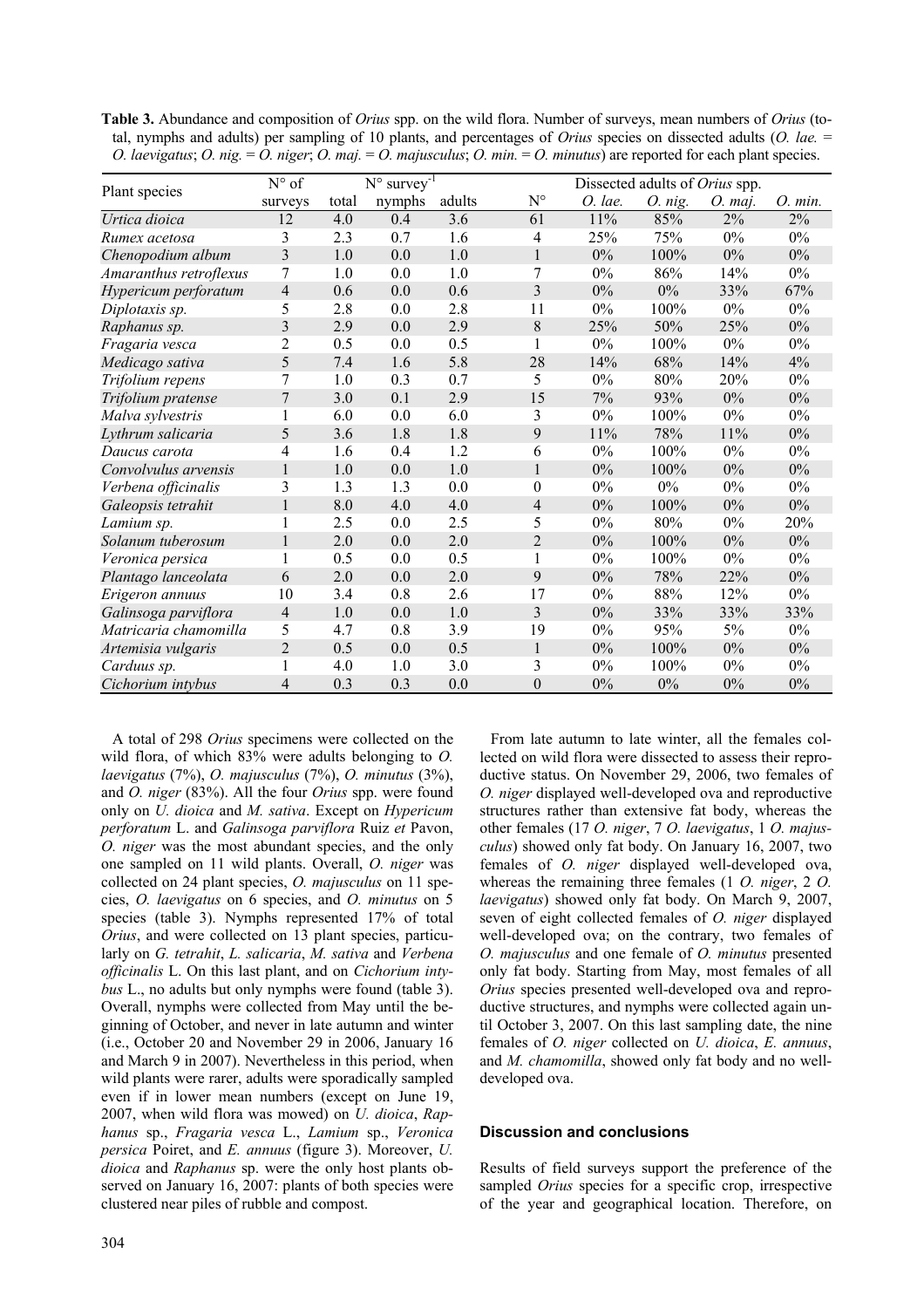strawberries *O. niger* was the primary species (91%), also in the plots where *O. majusculus* was released, consistent with other previous studies in northern Italy (Tavella *et al.*, 1994; Tommasini, 2004). Moreover, the nymphs belonged mainly to subgenus *Orius* (76%), which includes *O. niger* beside *O. laevigatus*, the latter never found on strawberries. In the same way, *O. majusculus* seems to be more related with the sweet leek, where it was predominant (91%). Although the species was already reported on leek (Bosco and Tavella, 2010), this record is unusual considering the paucity of predators generally assumed on this crop (Vierbergen and Ester, 2000), even when grown using biological control (den Belder *et al.*, 2003). On the other hand, on sweet pepper, that is considered one of the favourite horticultural crops by many *Orius* spp. (Coll and Ridgway, 1995; Scott Brown *et al.*, 1999; Tommasini, 2004), the largest specific variability was recorded.

*O. vicinus* and *O. horvathi* (subgenus *Heterorius*), mostly found on trees feeding on aphids and spider mites (Péricart, 1972), were rarely collected on sweet pepper in Italy and Spain (Riudavets and Castañé, 1994; Tommasini, 2004). Although in our study they were collected on sweet pepper in larger amounts than in previous studies, their presence and role in controlling thrips on horticultural crops in northern Italy seem to be secondary to those of the other three species. In both years, *O. niger* was the predominant species in plastic tunnels (70%), corroborating what was observed in the same geographic area (Bosco *et al.*, 2008). In open fields species composition was more variable in the two years, and different from what previously observed in another geographic area of Piedmont (northwestern Italy) in pepper open fields (Bosco and Tavella, 2008). Cultivations in the open field are obviously more exposed to local climate conditions (i.e., temperatures, rainfall, humidity), which can play an important role in determining composition and relative abundance of *Orius* species. From May to August, in the investigated area, mean temperatures were similar during 2005 and 2006 (21.8 and 21.1  $\degree$ C, respectively). On the contrary, rainfalls and relative humidity were notably lower in 2005 (39.8 mm and 47.9%) than in 2006 (66.1 mm and 57.4%). Both *O. majusculus* and *O. minutus* are more hygrophilous and less adapted to high temperatures than *O. niger*. For example, *O. majusculus* is particularly widespread on vegetation along rivers and especially in the swamps (Péricart, 1972); in Italy it is present in the coldest areas (i.e., Piedmont), decreasing its relative abundance from northern to central Italy (Tommasini, 2004).

On the horticultural crops, the most important role in preying thrips was carried out by the wild *Orius* species. In fact, on both strawberries and pepper, in the plots where releases of *O. majusculus* were made, *O. niger* was significantly more abundant than all other species. This propensity of a better crop colonization by the wild species was already observed on pepper when *O. laevigatus* was artificially introduced (Bosco *et al.*, 2008). Although in the present study *O. majusculus* was chosen instead of *O. laevigatus*, because of its natural spread in this geographic area, the introduced anthocorids struggled to reproduce and establish on the crop. Nevertheless, *Orius* populations were significantly higher in the plots where *O. majusculus* was released, probably due to the adopted pest management strategy and to the reduction of insecticide applications which allowed the spontaneous colonization by wild species. As already observed (Bosco *et al.*, 2008), pest control strategies play a more important role than the release itself.

On the wild flora, *O. niger* was the predominant species (83%). Beside *O. majusculus* and *O. minutus*, also *O. laevigatus* was sampled (7%) in the experimental site of Boves, in the province of Cuneo, whereas it was never found on wild flora in the province of Turin (Bosco and Tavella, 2008; Bosco *et al.*, 2008). However, this record is consistent with what observed in previous field surveys in Piedmont (Tommasini, 2004). In northwestern Italy *O. laevigatus* is largely adopted in IPM or organic programmes, even if this species is not widespread in alpine zones, including Piedmont (Péricart, 1972). In the experimental site, wild plants were integrated with vegetable crops, where this predator has been occasionally introduced. It then becomes difficult to distinguish between a presence, however sporadic, but natural of *O. laevigatus* in Piedmont, and a presence due to the migration of individuals released in adjacent crops. Indeed, *O. laevigatus* was never found on the investigated crops in the three-year survey.

In previous research *O. insidiosus* nymphs proved to live longest on the plant species that were more frequently used for oviposition (Lundgren *et al.*, 2008). Thus the presence and abundance of different life stages on a plant species (either crop or non-crop) can suggest whether the plant is suitable for *Orius* reproduction besides providing them with food (preys and plant-derived food), sites for hibernation, shelter, and refugia. For oviposition insect females should choose plants that bestow the greatest fitness for developing offspring, and in several cases non-crop plants are preferred over crop plants by predatory insects (Coll, 1996; Lundgren and Fergen, 2006; Lundgren *et al.*, 2008). Nevertheless, in our study very high numbers of nymphs were often found on sweet pepper and strawberry, while they were rarely collected on leek.

These findings are important tools to plan a correct management of the agro-ecosystem in order to enhance integrated thrips control on crops. On strawberries and pepper *Orius* spp. can reproduce and develop, therefore neighbouring wild plants are important mainly in attracting and augmenting natural enemy populations, besides serving as alternative plants in absence of crops. On the contrary, sweet leek, which is a non-flowering crop, can host *Orius* populations providing a prey source, but it is not a suitable host for reproduction; thus the presence of alternative host plants in the surroundings is crucial to support early crop colonization by predators. Indeed, the major *Orius* numbers on sweet leek were found in the experimental field, a small plot of about  $800 \text{ m}^2$  surrounded by ecological corridors. Similarly Shaltiel and Coll (2004) found that *Anthocoris nemoralis* F. preferred to oviposit on non-crop plants surrounding pear orchards, and recommended intercropping with favourite host trees to increase predation within the orchards. The concept that vegetational di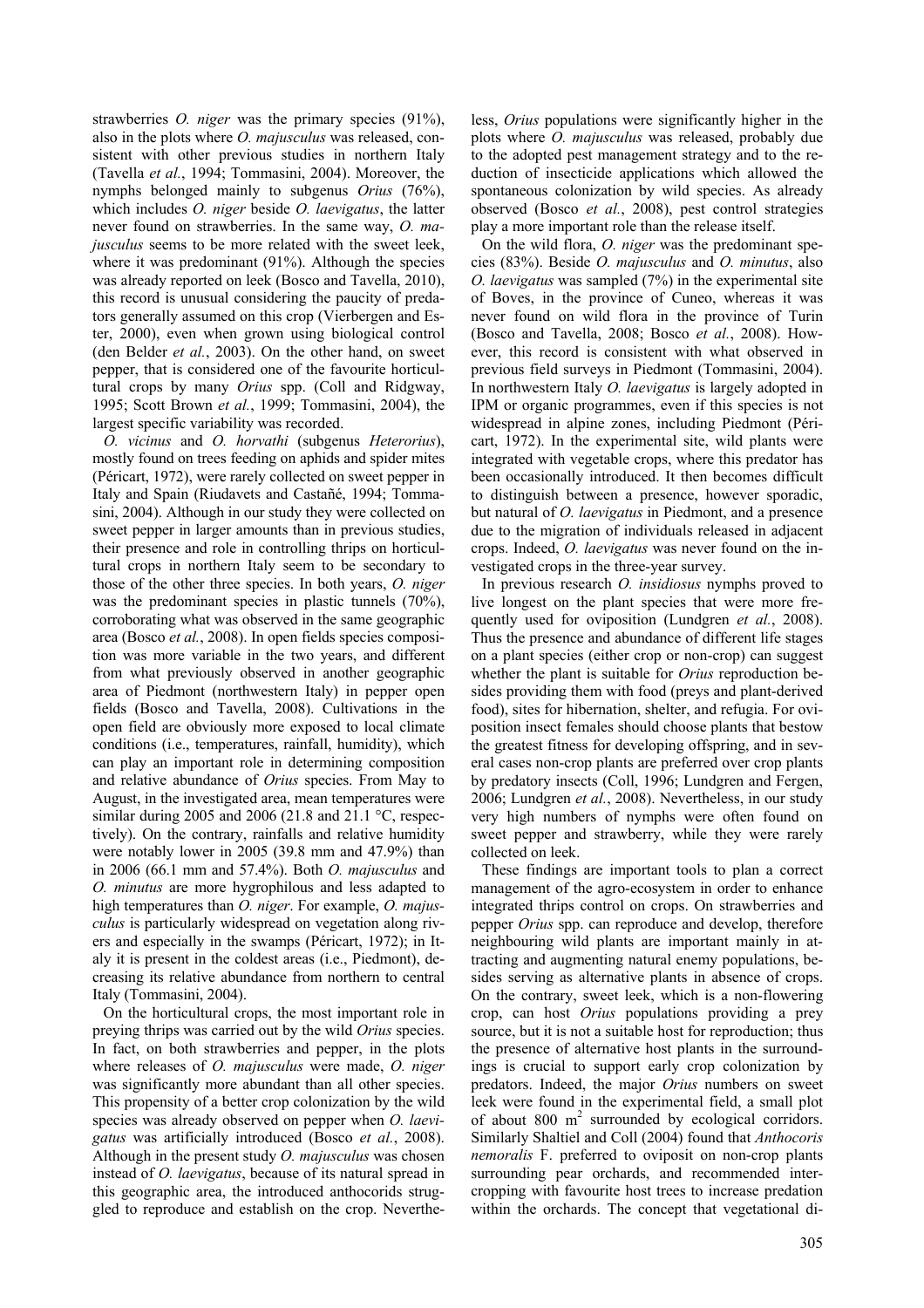versity enhances conservation of natural enemies within farmland and their potential as biological control agents is corroborated by the evidence that the highest numbers of *Orius* spp. were recorded in the agro-ecosystem of Boves, a site characterized by high biodiversity and presence of ecological corridors. Similarly, recent studies showed that *O. insidiosus* was more abundant in diversified or intercropped plots than in monocultures (Lundgren *et al.*, 2009; Bickerton and Hamilton, 2012).

*Orius* species overwinter as adults; some species, such as the nearctic *O. insidiosus* and *O. tristicolor* (Ruberson *et al.*, 1991; van den Meiracker, 1994), and the palaearctic *O. majusculus* (Fischer *et al.*, 1992; van den Meiracker, 1994) and *O. minutus* (Ito and Nakata, 1998) undergo reproductive diapause under photoperiodic stimuli. On the contrary, photoperiod did not induce reproductive diapause in *O. niger* (van de Veire and Degheele, 1992; Bahsi and Tunc, 2008), which could survive and reproduce under winter conditions in Turkey (Bahsi and Tunc, 2008). In the present study, even if it was not aimed at assessing reproductive diapause in the collected *Orius* species, some observations on adults sampled on wild flora in winter are worth considering. Indeed the presence of mature eggs in *O. niger* females in mid-winter suggests that this species does not enter hibernatory reproductive diapause in northwestern Italy.

Concerning the presence of prey, abundance of *Orius* spp. did not correspond to the abundance of thrips on weeds, as already observed (Atakan, 2010; Atakan and Tunc, 2010). The most beneficial plant species were: *G. tetrahit*, *M. sativa*, *M. sylvestris*, *M. chamomilla*, *U. dioica*, *Carduus* sp., *L. salicaria*, *E. annuus*, *T. pratense*, *Diplotaxis* sp., *P. lanceolata*, and *R. acetosa*, where larger *Orius* amounts were collected. In particular, *G. tetrahit*, *L. salicaria*, *M. sativa*, *V. officinalis* and *C. intybus*, on which a high proportion of nymphs was found, can affect positively predator development and augmentation, while *U. dioica*, *Raphanus* sp., *F. vesca*, *Lamium* sp., *V. persica* and *E. annuus* carry on an important role as overwintering vegetation. Therefore, these predators probably respond differently to various resources offered by different plant species, as assessed in studies focusing on the effects of plant subsidies on *O. insidiosus* fitness (Pumariño *et al.*, 2012). Hence the conservation of plant biodiversity as a whole in and near agro-ecosystems is the most reliable way to achieve beneficial insect populations for an effective crop control.

## **Acknowledgements**

Particular thanks to Michele Baudino and Roberto Giordano of CReSO of Boves for technical assistance in the fields. Research was supported by grants of Regione Piemonte.

## **References**

ATAKAN E., 2010.- Influence of weedy field margins on abundance patterns of the predatory bugs *Orius* spp. and their prey, the western flower thrips (*Frankliniella occidentalis*), on faba bean.- *Phytoparasitica*, 38 (4): 313-325.

- ATAKAN E., TUNÇ I., 2010.- Seasonal abundance of hemipteran predators in relation to western flower thrips *Frankliniella occidentalis* (Thysanoptera: Thripidae) on weeds in the eastern Mediterranean region of Turkey.- *Biocontrol Science and Technology*, 20 (8): 821-839.
- BAHŞI Ş. Ü., TUNÇ I., 2008.- Development, survival and reproduction of *Orius niger* (Hemiptera: Anthocoridae) under different photoperiod and temperature regimes.- *Biocontrol Science and Technology*, 18 (8): 767-778.
- BARBETAKI A., LYKOURESSIS D., PERDIKIS D., 1999.- Predatory species of the genus *Orius* recorded in fields of vegetable crops in Greece.- *IOBC/wprs Bulletin*, 22 (5): 97-101.
- BICKERTON M. W., HAMILTON G. C., 2012.- Effects of intercropping with flowering plants on predation of *Ostrinia nubilalis* (Lepidoptera: Crambidae) eggs by generalist predators in bell peppers.- *Environmental Entomology*, 41 (3): 612-620.
- BOSCO L., TAVELLA L., 2008.- Collection of *Orius* species in horticultural areas of northwestern Italy.- *Bulletin of Insectology*, 61: 209-210.
- BOSCO L., TAVELLA L., 2010.- Population dynamics and integrated pest management of *Thrips tabaci* on leek under field conditions in northwest Italy.- *Entomologia Experimentalis et Applicata*, 135: 276-287.
- BOSCO L., GIACOMETTO E., TAVELLA L., 2008.- Colonization and predation of thrips (Thysanoptera: Thripidae) by *Orius* spp. (Heteroptera: Anthocoridae) in sweet pepper greenhouses in Northwest Italy.- *Biological Control*, 44: 341-340.
- BOTTENBERG H., FRANTZ G., MELLINGER H. C., 1999.- Refuge and cover crop plantings for beneficial insect habitats.- *Proceedings of Florida State Horticultural Society*, 112: 339-341.
- CASTAÑÉ C., SANCHEZ J. A., 2006.- The predatory bug *Orius niger*: its biology and potential for controlling *Thrips tabaci* in Iran.- *IOBC/wprs Bulletin*, 29 (4): 207-210.
- CHAMBERS R. J., LONG S., HEYLER N. L., 1993.- Effectiveness of *Orius laevigatus* (Hem.: Anthocoridae) for the control of *Frankliniella occidentalis* on cucumber and pepper in UK.- *Biocontrol Science and Technology*, 3: 295-307.
- COLL M., 1996.- Feeding and ovipositing on plant by an omnivorous insect predator.- *Oecologia*, 105: 214-220.
- COLL M., RIDGWAY R. L., 1995.- Functional and numerical responses of *Orius insidiosus* (Heteroptera: Anthocoridae) to its prey in different vegetable crops.- *Annals of the Entomological Society of America*, 88 (6): 732-738.
- DEN BELDER E., ELDERSON J., SCHELLING G., VAN DEN BRINK W. J., 2003.- Thrips densities in organic leek fields in relation to the surrounding landscapes.- *IOBC/wprs Bulletin*, 26 (4): 31-36.
- ELKASSABANY N., RUBERSON J. R., KRING T. J., 1996.- Seasonal distribution and overwintering of *Orius insidiosus* (Say) in Arkansas.- *Journal of Entomological Science*, 31 (1): 76-88.
- FERRAGUT F., GONZÀLES ZAMORA J. E., 1994.- Diagnòstico y distribuciòn de las especies de *Orius* Wolff 1811, peninsulares (Heteroptera, Anthocoridae).- *Boletin de Sanidad Vegetal, Plagas*, 20: 89-101.
- FISCHER S., LINDER C., FREULER J., 1992.- Biologie et utilisation de la punaise *Orius majusculus* Reuter (Heteroptera, Anthocoridae) dans la lutte contre les thrips *Frankliniella occidentalis* Perg. et *Thrips tabaci* Lind., en serre.- *Revue Suisse de Viticulture, d'Arboriculture et d'Horticulture*, 24 (2): 119-127.
- FRESCATA C., MEXIA A., 1996.- Biological control of thrips (Thysanoptera) by *Orius laevigatus* (Heteroptera: Anthocoridae) in organically grown strawberries.- *Biological Agriculture and Horticulture*, 13 (2): 141-148.
- ITO K., NAKATA T., 1998.- Effect of photoperiod on reproductive diapause in the predatory bugs, *Orius sauteri* (Poppius) and *O. minutus* (Linnaeus) (Heteroptera: Anthocoridae).- *Applied Entomology and Zoology*, 33 (1): 115-120.